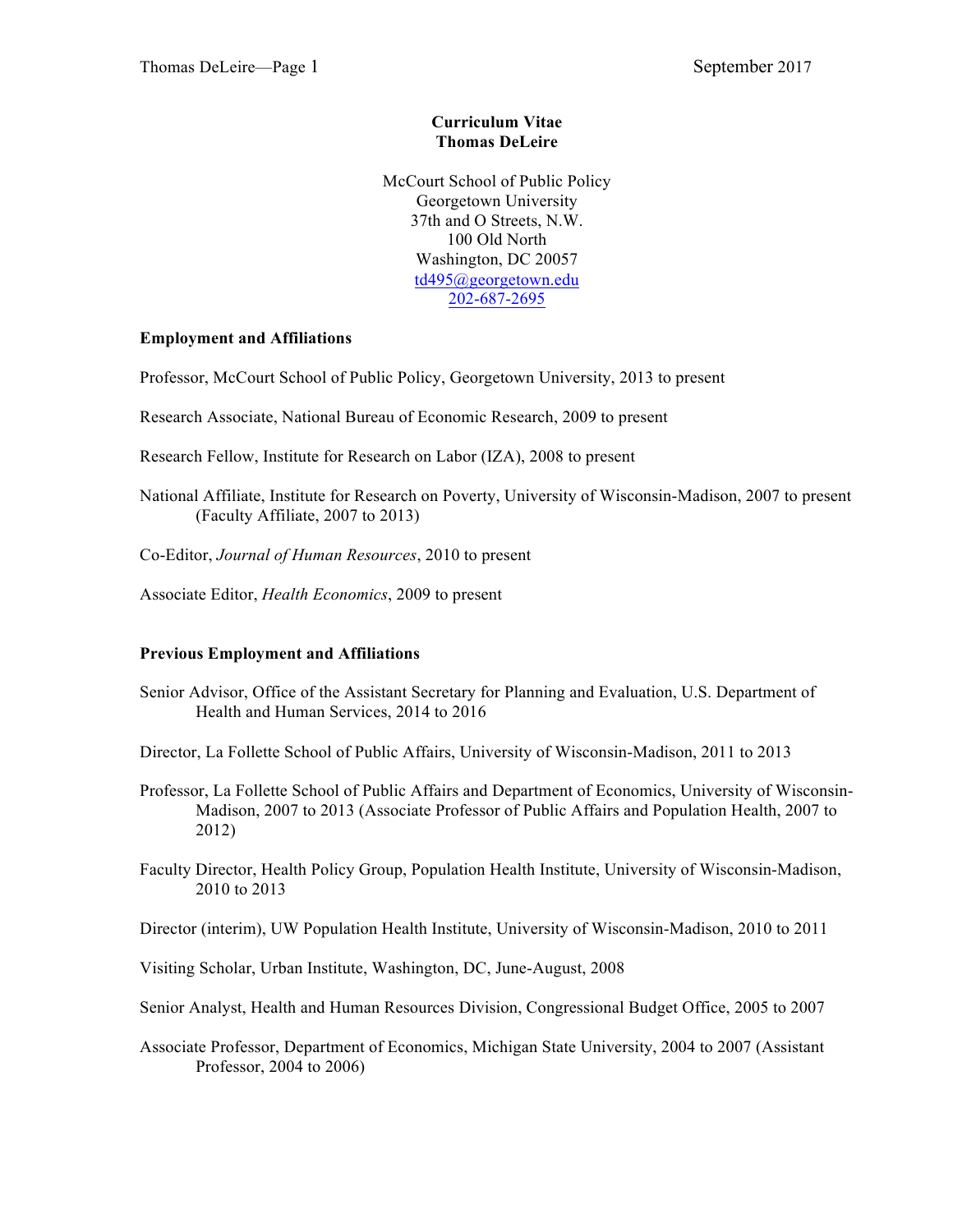- Visiting Assistant Professor, John F. Kennedy School of Government, Harvard University, 2003 to 2004
- Senior Economist, Council of Economic Advisers, Executive Office of the President, 2002 to 2003
- Visiting Scholar, Institute for Civil Justice, RAND Corporation, Santa Monica, CA, August 1999
- Assistant Professor, Harris Graduate School of Public Policy Studies, University of Chicago, 1997 to 2004
- Chair, Population Science Subcommittee, National Institute for Child Health and Human Development, 2013-2017
- Member, Clinical Advisory Committee on Health and Emerging Technology (CACHET), Wisconsin Department of Health Services, 2010 to 2011
- Faculty Affiliate, University of Michigan National Poverty Center, 2004 to 2007

Faculty Affiliate, Northwestern/University of Chicago Joint Center for Poverty Research, 1997 to 2002

#### **Education**

1997, Ph.D., Economics, Stanford University Alfred P. Sloan Foundation Doctoral Dissertation Fellowship, 1996-1997

1990, A.B., *magna cum laude*, Economics, Princeton University

#### **Publications**

#### *Articles*

- 1. DeLeire, Thomas, Andre Chapel, Kenneth Finegold, and Emily Gee (forthcoming). "Do Individuals Respond to Cost-Sharing Subsidies in their Selections of Marketplace Health Insurance Plans?" *Journal of Health Economics*.
- 2. Xiao, David, Chaoyi Zheng, Manila Jindal, Lynt B Johnson, Thomas DeLeire, Nawar Shara, Waddah B Al-Refaie (forthcoming). "Medicaid Expansion and Disparity Reduction in Surgical Cancer Care at High Quality Hospitals." *Journal of The American College of Surgeons*.
- 3. Sullivan, Jeffrey, Thornton Snider, Julia, van Eijndhoven, Emma, Okoro, Tony, Batt, Katherine, and DeLeire, Thomas (forthcoming). "The well-being of long-term cancer survivors" *American Journal of Managed Care*.
- 4. Leininger, Lindsey and Thomas DeLeire (2017). *Predictive Modeling for Population Health Management: A Practical Guide.* Mathematica Policy Research Issue Brief, February 2017.
- 5. Waddah B. Al-Refaie, Chaoyi Zheng, Manila Jindal, Michele L. Clements, Patryce Toye, Lynt B Johnson, David Xiao, Timothy Westmoreland, Thomas DeLeire, Nawar Shara (2017). "Did Pre-Affordable Care Act Medicaid Expansion Increase Access to Surgical Cancer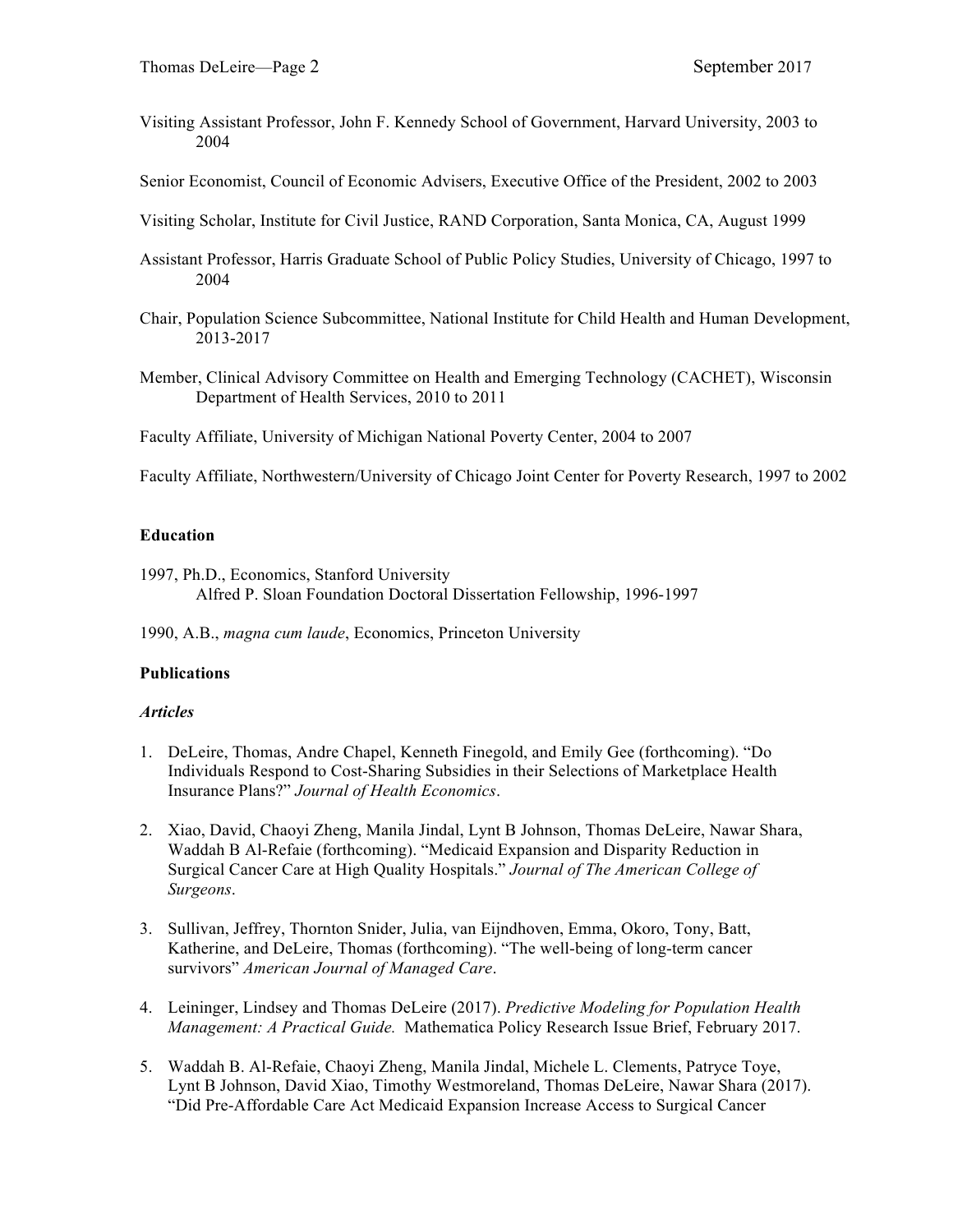Care?" *Journal of American College of Surgeons* 224(4):662-669.

- Winner of the 2016 Shipley Award for Best Paper Presented at the 2016 Southern Surgical Association Meeting.
- 6. Dague, Laura, Thomas DeLeire, and Lindsey Leininger (2017). "The Effect of Public Insurance Coverage for Childless Adults on Labor Supply." *American Economic Journal: Economic Policy* 9(2): 124–154.
- 7. DeLeire, Thomas (2017). *Did Consumers Respond to Changes in Gross Premiums or to Changes in Premiums Net of Tax Credits When Making Health Plan Choices in the 2016 ACA Marketplaces?* ASPE Research Brief, January 18, 2017.
- 8. Ton, Thanh G., Thomas DeLeire, Suepattra G. May, Ningqi Hou, Mahlet G. Tebeka, Er Chen, Joshua Chodosh (2016). "The Financial Burden and Healthcare Utilization Patterns Associated with Amnestic Mild Cognitive Impairment." *Alzheimer's & Dementia* 2016:1-8.
- 9. Sen, Aditi P. and Thomas DeLeire (2016). *The Effect of Medicaid Expansion on Marketplace Premiums*, ASPE Research Brief, September 6, 2016.
- 10. Jeffrey Sullivan, Julia Thornton Snider, Emma van Eijndhoven, Katharine Batt, Tony Okoro, Manan Shah, and Thomas DeLeire (2016). "The Well-Being of Long-Term Cancer Survivors" *Journal of Clinical Oncology* 34:7\_suppl:30-30.
- 11. DeLeire, Thomas, Kohei Enami, and Donald Moynihan (2015). "A Life Worth Living: Evidence on the Relationship between Prosocial Values and Happiness." *American Review of Public Administration* 45(3):311-326.
- 12. DeLeire, Thomas and Caryn Marks (2015). *Consumer Decisions Regarding Health Plan Choices, in the 2014 and 2015 Marketplaces,* ASPE Research Brief, October 28, 2015.
- 13. Burns, Marguerite, Laura Dague, Thomas DeLeire, Mary Dorsch, Donna Friedsam, Lindsey Leininger, Gaston Palmucci, John Schmelzer, Kristin Voskuil (2014). "The Effects of Expanding Public Insurance to Rural Low-Income Childless Adults." *Health Services Research* 49(6.1): 2173-2187.
- 14. DeLeire, Thomas, Karen Joynt, and Ruth McDonald (2014). *Impact of Insurance Expansion on Hospital Uncompensated Care Costs in 2014,* ASPE Research Brief, September 24, 2014.
- 15. Dague, Laura, Thomas DeLeire, Donna Friedsam, Lindsey Leininger, Sarah Meier, and Kristen Voskuil (2014). "What Fraction of Medicaid Enrollees Have Private Insurance Coverage at the Time of Enrollment? Estimates from Administrative Data." *Inquiry* 51(December 2014):1-14.
- 16. Dahl, Molly, Thomas DeLeire, and Shannon Mok (2014). "Food Insufficiency and Income Volatility in U.S. Households: The Effects of Imputed Earnings in the Survey of Income and Program Participation" *Applied Economic Perspectives & Policy* 36(3):416– 437.
- 17. Leininger, Lindsey, Donna Friedsam, Kristin Voskuil, and Thomas DeLeire (2014). "Predicting High-Need Cases among New Medicaid Enrollees." *American Journal of Managed Care.*  2014;20(9):e399-e407.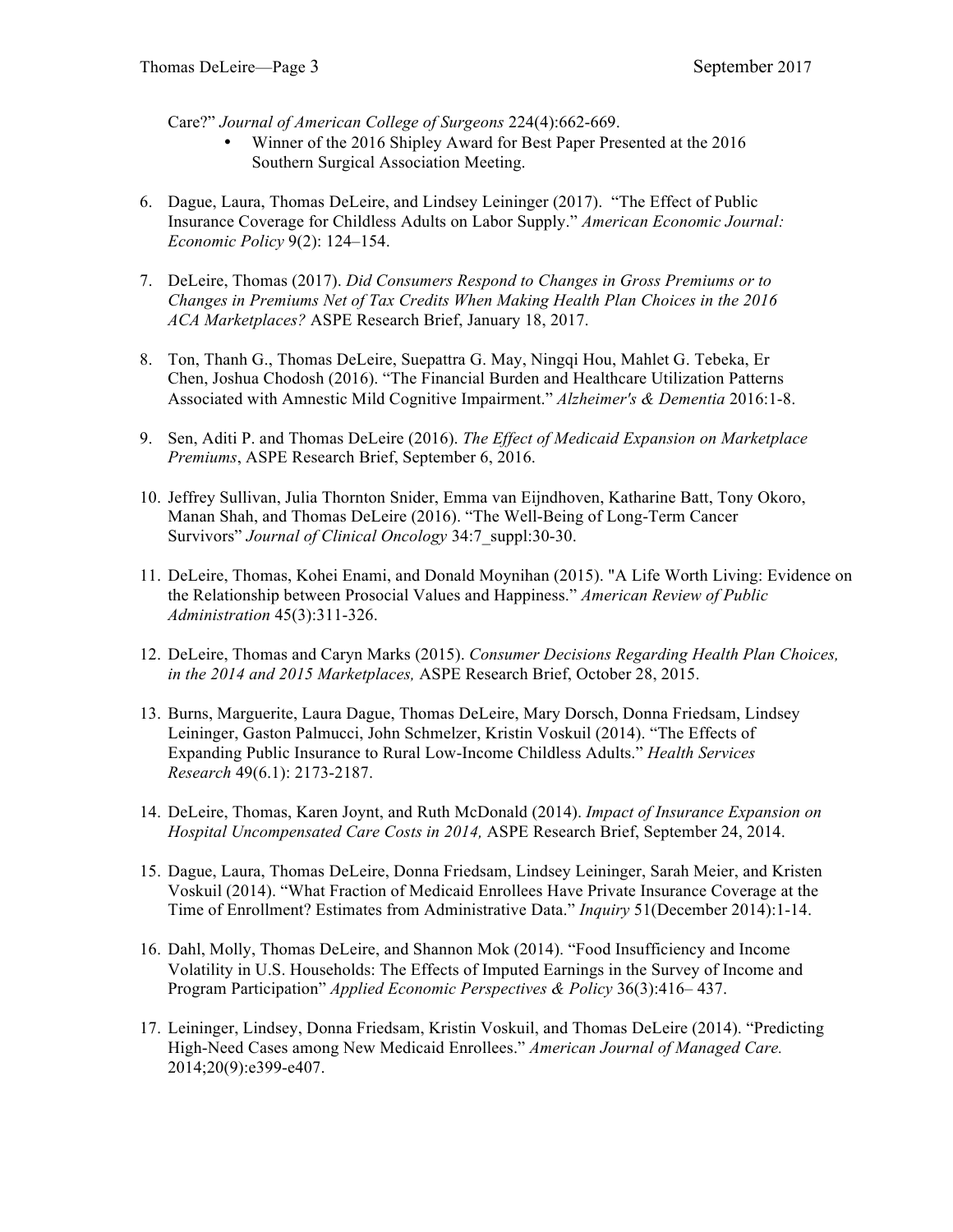- 18. Lopoo, Leonard and Thomas DeLeire (2014). "Family Structure and the Economic Wellbeing of Children in Youth and Adulthood." *Social Science Research* 43(2014): 30–44.
- 19. Dague, Laura, Thomas DeLeire, and Lindsey Leininger. (2014). "State Public Insurance Reduced the Incentive to Work among Childless Adults." *UC Center for Policy Research Policy Brief* 2(11).
- 20. De Graaff AA, D'Hooghe TM, Dunselman GA, Dirksen CD, Hummelshoj L, Bokor A, Brandes I, Brodszky V, Canis M, Colombo GL, DeLeire T, Falcone T, Graham B, Halis G, Horne AW, Kanj O, Kjer JJ, Kristensen J, Lebovic DI, Müller M, Vigano P, Wullschleger M., Simoens S (2013). "The significant effect of endometriosis on physical, mental and social wellbeing: results from an international cross-sectional survey." *Human Reproduction* 28(10):2677-85.
- 21. Abraham, Jean Marie, Anne Beeson Royalty, and Thomas DeLeire (2013). "Measuring the Financial Exposure from Medical Care Spending Among Families with Employer Sponsored Insurance." *Forum for Health Economics and Policy* 16(1) 193-218.
- 22. Herd, Pamela, Hope Harvey, Thomas DeLeire, Donald Moynihan (2013). "Shifting Administrative Burden to the State: The Case Medicaid Take-Up." *Public Administration Review* 73(S1):S69-S81.
- 23. DeLeire, Thomas, Laura Dague, Lindsey Leininger, Kristen Voskuil, and Donna Friedsam (2013). "Wisconsin Experience Indicates That Expanding Public Insurance to Low-Income Childless Adults Has Health Care Impacts." *Health Affairs* 32(3):1037-1045.
- 24. Dunifon, Rachel, Ariel Kalil, Danielle Crosby, Jessica Su, and Thomas DeLeire (2013). "Measuring Maternal Nonstandard Work in Survey Data." *Journal of Marriage and Family* 75(June): 523-532.
- 25. DeLeire, Thomas, Shakeeb Kahn, and Christopher Timmins. (2013)."Roy-Model Sorting and the Value of a Statistical Life." *International Economic Review* 54(1):1-19.
- 26. DeLeire, Thomas, Lindsey Leininger, Laura Dague, Shannon Mok, and Donna Friedsam. (2012). "Wisconsin's Experience with Medicaid Auto-Enrollment: Lessons for Other States." *Medicare & Medicaid Research Review* 2(2): E1-E20.
- 27. DeLeire, Thomas and Leonard M. Lopoo (2012). *Pursuing the American Dream: Economic Mobility Across Generations*. Economic Mobility Project, Pew Charitable Trusts.
- 28. Steven Simoens, Gerard Dunselman, Carmen Dirksen, Lone Hummelshoj, Attila Bokor, Iris Brandes, Valentin Brodszky, Michel Canis, Giorgio Lorenzo Colombo, Thomas DeLeire, Tommaso Falcone, Barbara Graham, Gülden Halis, Andrew Horne, Omar Kanj, Jens Jørgen Kjer, Jens Kristensen, Dan Lebovic, Michael Mueller, Paola Vigano, Marcel Wullschleger, Thomas D'Hooghe (2012). "The Burden of Endometriosis: costs and quality of life of women with endometriosis treated in referral centres." *Human Reproduction* 27(5):1292-1299.
- 29. Dahl, Molly, Thomas DeLeire, and Jonathan Schwabish. (2011). "Estimates of Year-to-Year Volatility in Workers Earnings and in Household Incomes from Administrative, Survey, and Matched Data." *Journal of Human Resources* 46(4):750-774.
- 30. DeLeire, Thomas, Leonard M. Lopoo, and Kosali I. Simon. (2011). "Medicaid Expansions and Fertility in the United States." *Demography* 48(2):725-747.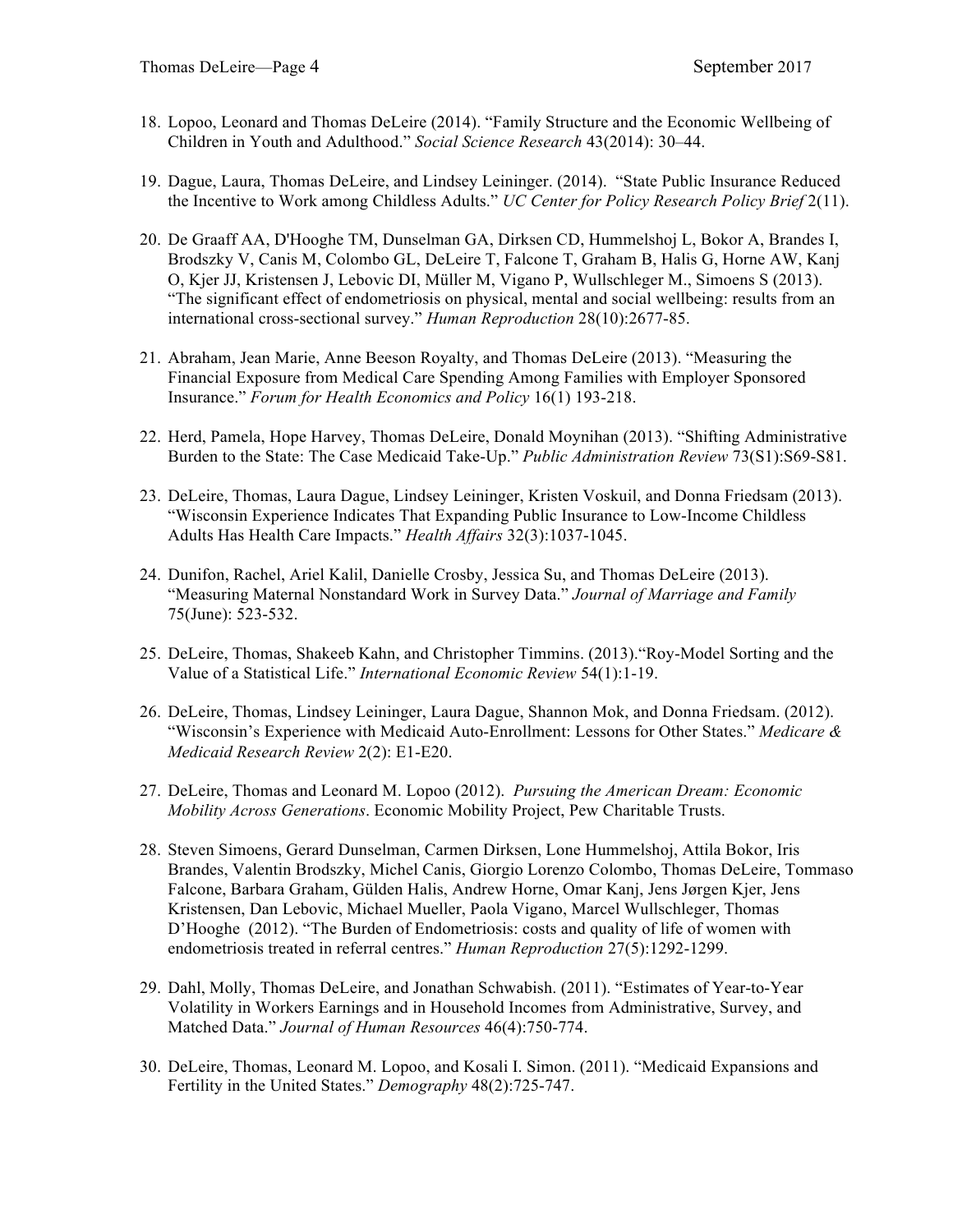- 31. Shetty, Kanaka, Thomas DeLeire, Chapin White, and Jay Bhattacharya. (2011). "U.S. Hospitalization and Mortality Rates Following Smoking Bans." *Journal of Policy Analysis and Management* 30(1):6-28.
- 32. Leininger, Lindsey J., Donna Friedsam, Shannon Mok, Laura Dague, Emma Hynes, Alison Bergman, Milda Aksamitauskas, Thomas Oliver, and Thomas DeLeire. (2011). "Wisconsin's BadgerCare Plus Reform: Impact on Low-Income Families' Enrollment and Retention in Public Coverage." *Health Services Research* 46:1, Part II: 336-347.
- 33. Witt, WP, Wisk, L, Cheng, E, Hampton, J, Creswell, P, Hagen, EW, Spear, H, Maddox, T, and DeLeire, T. (2011). "Poor Prenatal and Antenatal Mental Health Problems Predicts Postpartum Mental Health Problems among US Women: A Nationally Representative Population-Based Study." *Women's Health Issues* 21(4):304-13.
	- Awarded as the 2016 Best Article in 25th Anniversary Collection of the journal *Women's Health Issues*
- 34. Leininger, Lindsey, Donna Friedsam, Kristin Voskuil, and Thomas DeLeire. (2011). "The Target Efficiency of Online Medicaid/CHIP Enrollment: An Evaluation of Wisconsin's ACCESS Internet Portal." *SHARE Issue Brief*, February 2011.
- 35. Simoens S, Hummelshoj L, Dunselman G, Brandes I, Dirksen C, D'Hooghe T, Welkenhuysen M, Kjer JJ, Kristensen J, Christensen L, Canis M, Gerbaud L, Halis G, Bokor A, Brodszky V, Vercellini P, Colombo G, Vigano P, Müller M, Wullschleger M, Horne A, Graham B, Falcone T, DeLeire T, Murphy D, Williams C, Lebovic D, DeMonaco Dowd D, De Graaff A. (2011). "Endometriosis cost assessment (the EndoCost study): a cost-of-illness study protocol." *Gynecol Obstet Invest*. 71(3):170-6.
- 36. Witt, WP, DeLeire, T, Hagen, EW, Wichmann, MA, Wisk, LE, Spear, H, Cheng, E, Maddox, T, and Hampton, J. (2010). "The Prevalence and Determinants of Antepartum Mental Health Problems Among Women in the USA: A Nationally Representative Population-Based Study." *Archives of Women's Mental Health.* 2010 July 29, 2010.
- 37. Knutson, Kristen L., Eve Van Cauter, Paul J. Rathouz, Thomas DeLeire, Diane S. Lauderdale. (2010). "Trends in the Prevalence of Short Sleepers in the USA: 1975–2006." *Sleep* 33(1):37-45.
- 38. Abraham, Jean Marie, Thomas DeLeire, and Anne Beeson Royalty. (2010). "Moral Hazard Matters: Measuring Relative Rates of Underinsurance Using Threshold Measures." *Health Services Research* 45(3): 806-824.
- 39. DeLeire, Thomas, Thomas D. Jeitschko, Seamus O'Connell, and Rowena Pecchenino. (2010). "Love Thy Neighbor as Thyself: Community Formation and the Church." *Faith and Economics* 55 (Spring 2010) 19-56.
- 40. DeLeire, Thomas and Ariel Kalil. (2010). "Does Consumption Buy Happiness? Evidence from the United States." *International Review of Economics* 57(2):163-176.
- 41. DeLeire, Thomas and Leonard M. Lopoo (2010). *Family Structure and the Economic Mobility of Children*. Economic Mobility Project, Pew Charitable Trusts.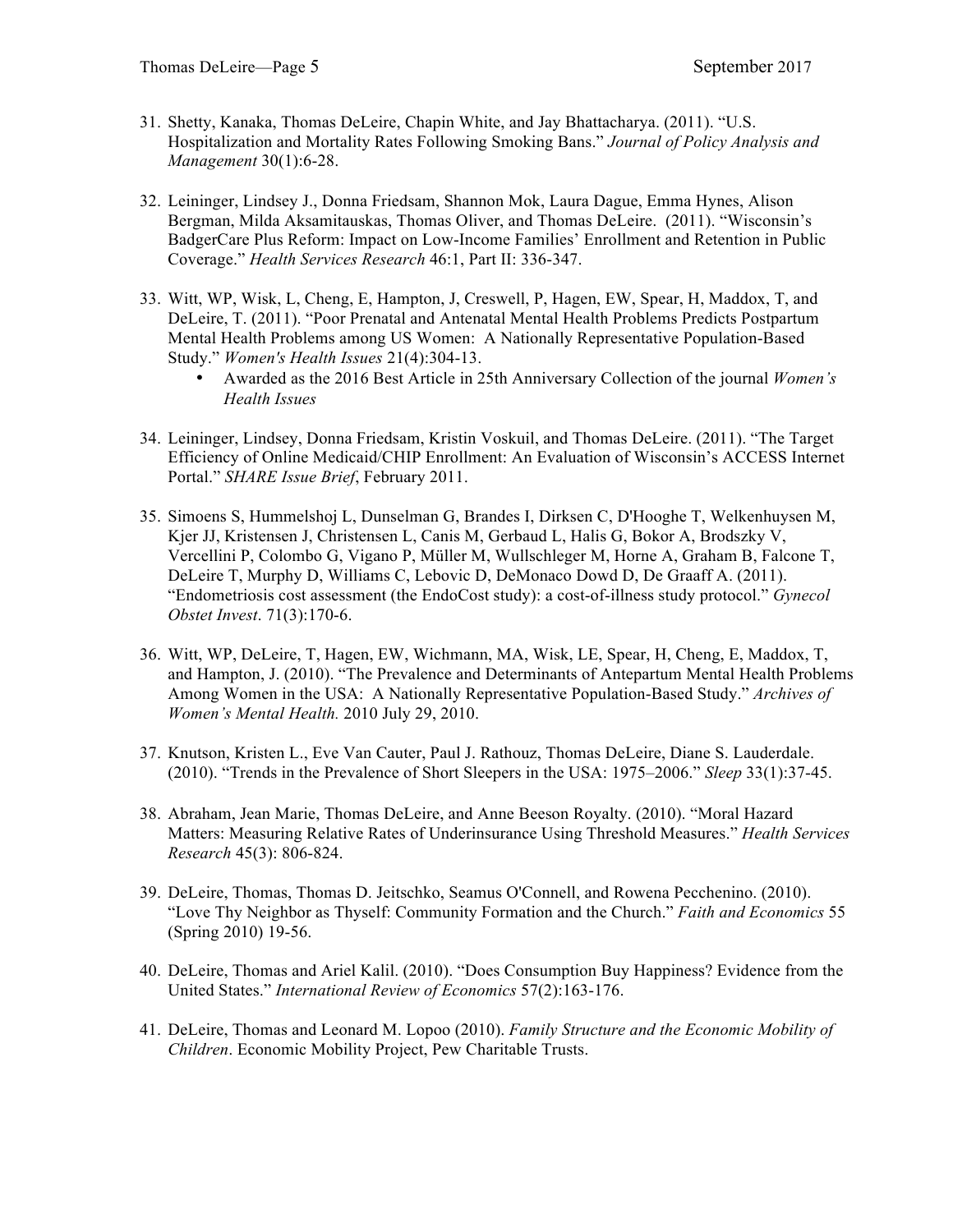- 42. Abraham, Jean Marie, Thomas DeLeire, and Anne Beeson Royalty. (2009). "Access to Health Insurance at Small Establishments: What Can We Learn from Analyzing Other Fringe Benefits?" *Inquiry* 46(3):253-273*.*
- 43. Dahl, Molly, Thomas DeLeire, and Jonathan Schwabish. (2009). "Stepping Stone or Dead End? The Effect of the EITC on Earnings Growth." *National Tax Journal* 62(2): 329-346.
- 44. Witt, Whitney P. and Thomas DeLeire. (2009). "A Family Perspective on Population Health: The Case of Child Health and the Family." *Wisconsin Medical Journal* 108(5).
- 45. DeLeire, Thomas, John Mullahy, and Barbara Wolfe. (2009). "Health Economics at UW-Madison and the Department of Population Health Sciences." *Wisconsin Medical Journal* 108(5).
- 46. Dahl, Molly, Jonathan Schwabish, and Thomas DeLeire (2008). *Trends in Variability in Individual Earnings Household Income*. (June 30) Congressional Budget Office: Washington DC.
- 47. Levy, Helen and Thomas DeLeire. (2008). "What Do People Buy When They Don't Buy Health Insurance and What Does That Tell Us About Why They Are Uninsured?" *Inquiry* 45:365-379.
- 48. Dehejia, Rajeev, Thomas DeLeire, and Erzo F. P. Luttmer. (2007). "Insuring Consumption and Happiness through Religious Organizations." *Journal of Public Economics*, 91 (February):259-279.
- 49. Dahl, Molly, Thomas DeLeire, and Jonathan Schwabish (2007). *Trends in Earnings Variability Over the Past 20 Years*. (April 17) Congressional Budget Office: Washington DC.
- 50. Dahl, Molly, Thomas DeLeire, Ed Harris, and Ralph Smith (2007). *Response to a Request by Senator Grassley About the Effects of Increasing the Federal Minimum Wage Versus Expanding the Earned Income Tax Credit*. (January 9) Congressional Budget Office: Washington DC.
- 51. Alsalam, Nabeel, Molly Dahl, and Thomas DeLeire. (2006). *Changes in Low-Wage Labor Markets Between 1979 and 2005.* Congressional Budget Office: Washington DC.
- 52. DeLeire, Thomas, Judith Levine, and Helen Levy. (2006). "Is Welfare Reform Responsible for Low-Skilled Women's Declining Health Insurance Coverage in the 1990s?" *Journal of Human Resources*, 41(3):495-528.
- 53. Ziol-Guest, Kathleen M., Thomas DeLeire, and Ariel Kalil. (2006). "The Allocation of Food Expenditure in Married and Single Parent Families." *Journal of Consumer Affairs*, 40(2):347-370.
- 54. Lopoo, Leonard M. and Thomas DeLeire. (2006). "Did Welfare Reform Influence the Fertility of Young Teens?" *Journal of Policy Analysis and Management* 24(2):275-298.
- 55. DeLeire, Thomas and Ariel Kalil. (2005). "How Do Cohabiting Couples with Children Spend Their Money?" *Journal of Marriage and Family* 67:285-294.
- 56. DeLeire, Thomas and Helen Levy. (2004). "Worker Sorting and the Risk of Death on the Job." *Journal of Labor Economics* 22(4):925-954.
- 57. DeLeire, Thomas and Willard Manning. (2004). "Labour Market Costs of Illness: Prevalence Matters." *Health Economics* 13(3):239-250.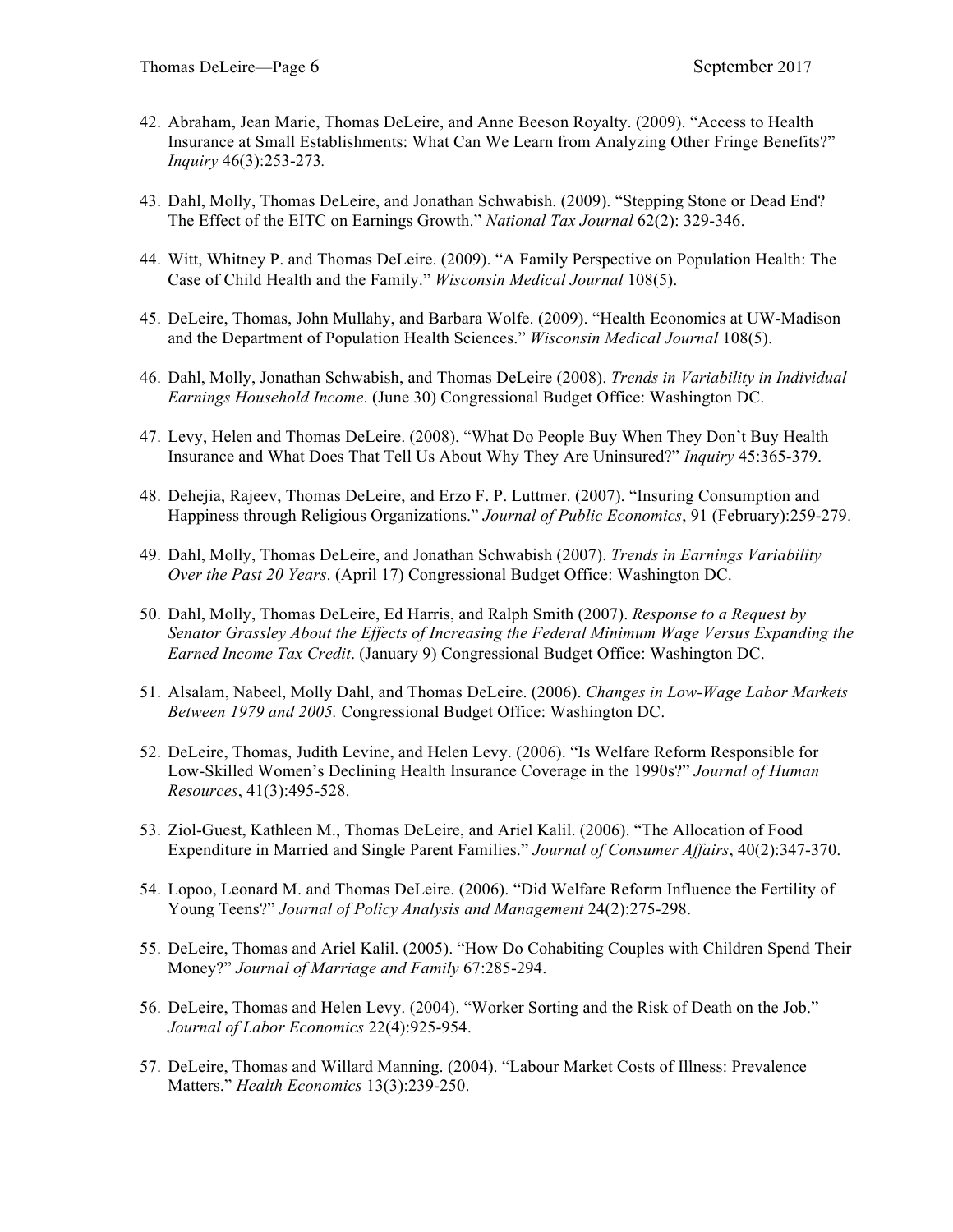- 58. Coleman, Margo and Thomas DeLeire. (2003). "An Economic Model of Locus of Control and the Human Capital Investment Decision." *Journal of Human Resources* 38(3):701-721.
- 59. Bhattacharya, Jayanta, Thomas DeLeire, Steven Haider, and Janet Currie. (2003). "Heat or Eat? Cold Weather Shocks and Nutrition in Poor American Families." *American Journal of Public Health* 93(7):1149-1154.
- 60. Levy, Helen and Thomas DeLeire. (2003). "What Do Californians Buy When They Don't Buy Health Insurance?" *California Healthcare Foundation, July 2003 Issue Brief.*
- 61. Attanasio, Orazio and Thomas DeLeire. (2002). "The Effect of Individual Retirement Accounts on Household Consumption and National Saving." *The Economic Journal* 112(7):504-537.
- 62. DeLeire, Thomas, Jayanta Bhattacharya, and Thomas MaCurdy. (2002). "Comparing Measures of Overtime Across BLS Surveys." *Industrial Relations* 41(2):362-369.
- 63. DeLeire, Thomas and Ariel Kalil. (2002). "Good Things Come in Threes: Single-parent Multigenerational Family Structure and Adolescent Adjustment." *Demography* 39(2):393-412.
- 64. DeLeire, Thomas. (2001). "Changes in Wage Discrimination Against People with Disabilities: 1984-1993." *Journal of Human Resources* 36(1):145-158.
- 65. Katzelnick, David J., Kenneth A. Kobak, Thomas DeLeire, Henry J. Henk, John H. Griest, Jonathan R.T. Davidson, Franklin R. Schneier, Murray B. Stein, Cindy P. Helstad. (2001). "Impact of Generalized Social Anxiety Disorder in Managed Care." *American Journal of Psychiatry*  158(12):1999-2007.
- 66. DeLeire, Thomas. (2000). "The Unintended Consequences of the Americans with Disabilities Act." *Regulation* 23(1):21-24.
- 67. DeLeire, Thomas. (2000). "The Wage and Employment Effects of the Americans with Disabilities Act." *Journal of Human Resources* 35(4):693-715.
- 68. DeLeire, Thomas. (1998). "Is There Wage Discrimination Against People With Disabilities? Implications for Public Policy." *Chicago Policy Review* 2(2):25-36.

## *Book*

69. Kalil, Ariel and Thomas DeLeire (eds.). (2004). *Family Investments in Children: Resources and Behaviors that Promote Success*. Mahwah, NJ: Erlbaum.

## *Book Chapters*

- 70. Dehejia, Rajeev, Thomas DeLeire, and Erzo Luttmer. (2014) "The Role of Religious and Social Organizations in the Lives of Disadvantaged Youth" in Patterson O. and Ethan Fosse (eds.) *The Culture Matrix: Understanding Black Youth New Approaches to the Problems of Black Youth*. Cambridge, MA: Harvard University Press.
- 71. Kalil, Ariel and Thomas DeLeire. (2013). "Involuntary Job Transitions and Subjective Well-Being." In Kenneth A. Couch, Mary C. Daly, and Julie Zissimopoulos (Eds.), *Unexpected Lifecycle Events and Their Economic Consequences.* Stanford University Press.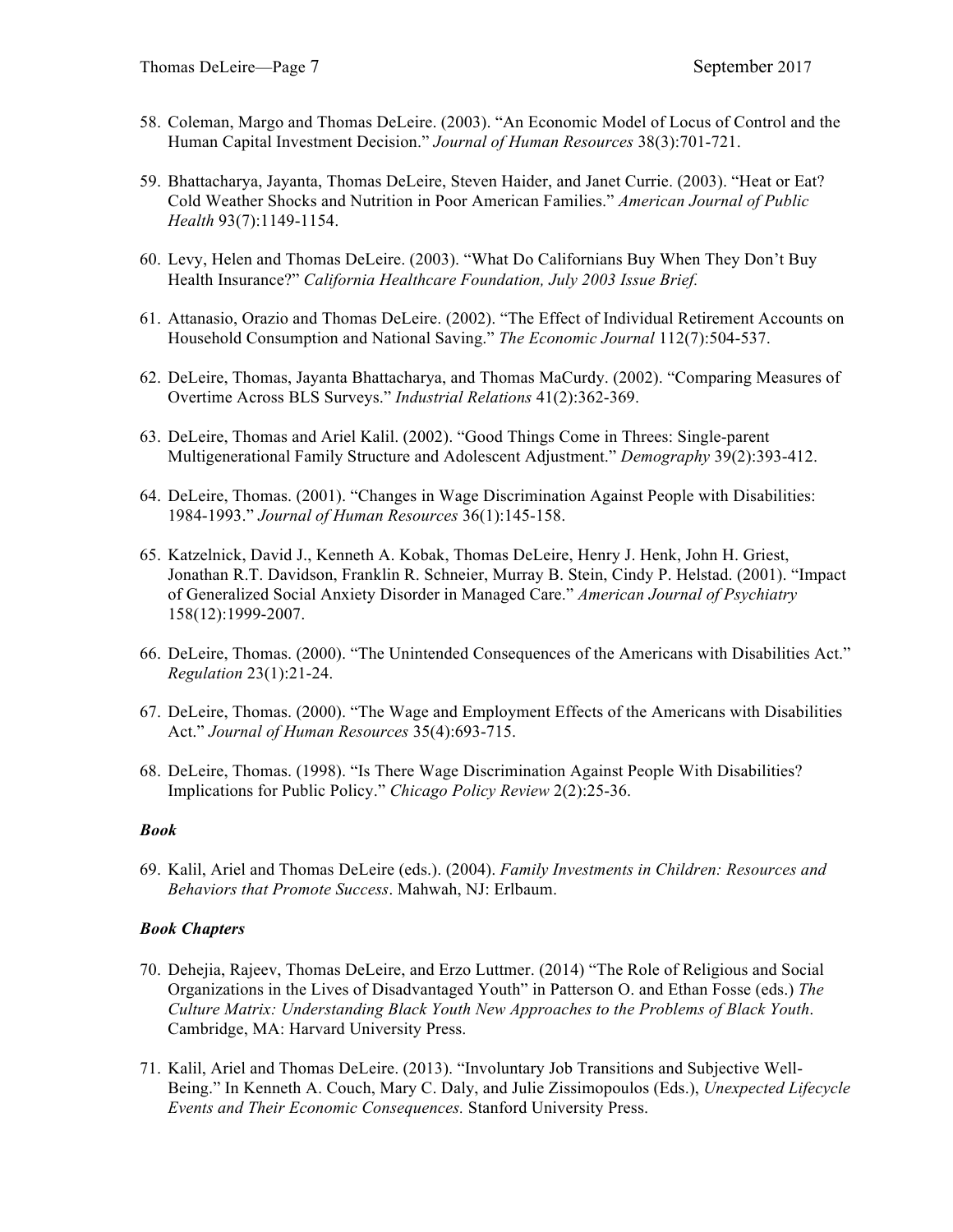- 72. Dehejia, Rajeev, Thomas DeLeire, Erzo F.P. Luttmer, and Josh Mitchell. (2009). "The Role of Religious and Social Organizations in the Lives of Disadvantaged Youth" in Jonathan Gruber (Ed.) *The Problems of Disadvantaged Youth*. Chicago: University of Chicago Press.
- 73. DeLeire, Thomas and Willard Manning. (2006). "Labor-Market Consequences of Health Impairments" in R. Kessler and P. Stang (eds.), *Health & Work Productivity.* Chicago: University of Chicago Press.
- 74. Ziol-Guest, Kathleen, Ariel Kalil and Thomas DeLeire (2004). "Expenditure Decisions in Single-Parent Households" in Ariel Kalil and Thomas DeLeire (eds.), *Family Investments in Children: Resources and Behaviors that Promote Success*. Mahwah, NJ: Erlbaum.
- 75. DeLeire, Thomas. (2003). "The Americans with Disabilities Act and the Employment of People with Disabilities." In David C. Stapleton and Richard V. Burkhauser (eds.), *The Decline in Employment of People with Disabilities: A Policy Puzzle.* Kalamazoo, MI: W.E. Upjohn Institute.

# *Reports and Other Publications*

DeLeire, Thomas (2013). "Health care, costs top policy agendas" *La Follette Policy Report* 22(2).

- MaCurdy, Thomas, Jason Shafrin, Thomas DeLeire, Jed DeVaro, Mallory Bounds, David Pham, Arthur Chia (2012). *Geographic Adjustment of Medicaid Payments to Physicians: Evaluation of IOM Recommendations*. Acumen LLC report for Centers for Medicare and Medicaid, July 2012.
- DeLeire, Thomas, Donna Friedsam, Laura Dague, Daphne Kuo, Lindsey Leininger, Sarah Meier, and Kristen Voskuil. (2012). *Evaluation of Wisconsin's BadgerCare Plus Core Plan for Adults without Dependent Children* Report #3 Is Early Utilization Distorted by Pent-Up Demand? UW Population Health Institute report for Wisconsin Department of Health Services.
- DeLeire, Thomas. (2012). "Future Bright for Public Affairs" *La Follette Policy Report* 22(1).
- DeLeire, Thomas. (2012). "Sifting and Winnowing is Essential Step in Evidence-Based Policymaking " *La Follette Policy Report* 21(2).
- DeLeire, Thomas. (2011). "Entitlement Reform and Debt Reduction will be Major Areas of Policy Debate" *La Follette Policy Report* 21(1).
- DeLeire, Thomas, Donna Friedsam, Laura Dague, Daphne Kuo, Lindsey Leininger, Sarah Meier, and Kristen Voskuil. (2011). *Evaluation of Wisconsin's BadgerCare Plus Core Plan for Adults without Dependent Children: How Does Coverage of Childless Adults Affect Their Utilization?* UW Population Health Institute report for Wisconsin Department of Health Services,.
- DeLeire, Thomas, Donna Friedsam, Laura Dague, Daphne Kuo, Lindsey Leininger, Sarah Meier, and Kristen Voskuil. (2011). *Evaluation of Wisconsin's BadgerCare Plus Core Plan for Adults without Dependent Children: The Utility of the Health Needs Assessment (HNA)*. UW Population Health Institute report for Wisconsin Department of Health Services
- Dahl, Molly, Thomas DeLeire, and Jonathan Schwabish (2010). "Stepping Stone or Dead End? The Effect of the EITC on Earnings Growth" *La Follette Policy Report* 19(2).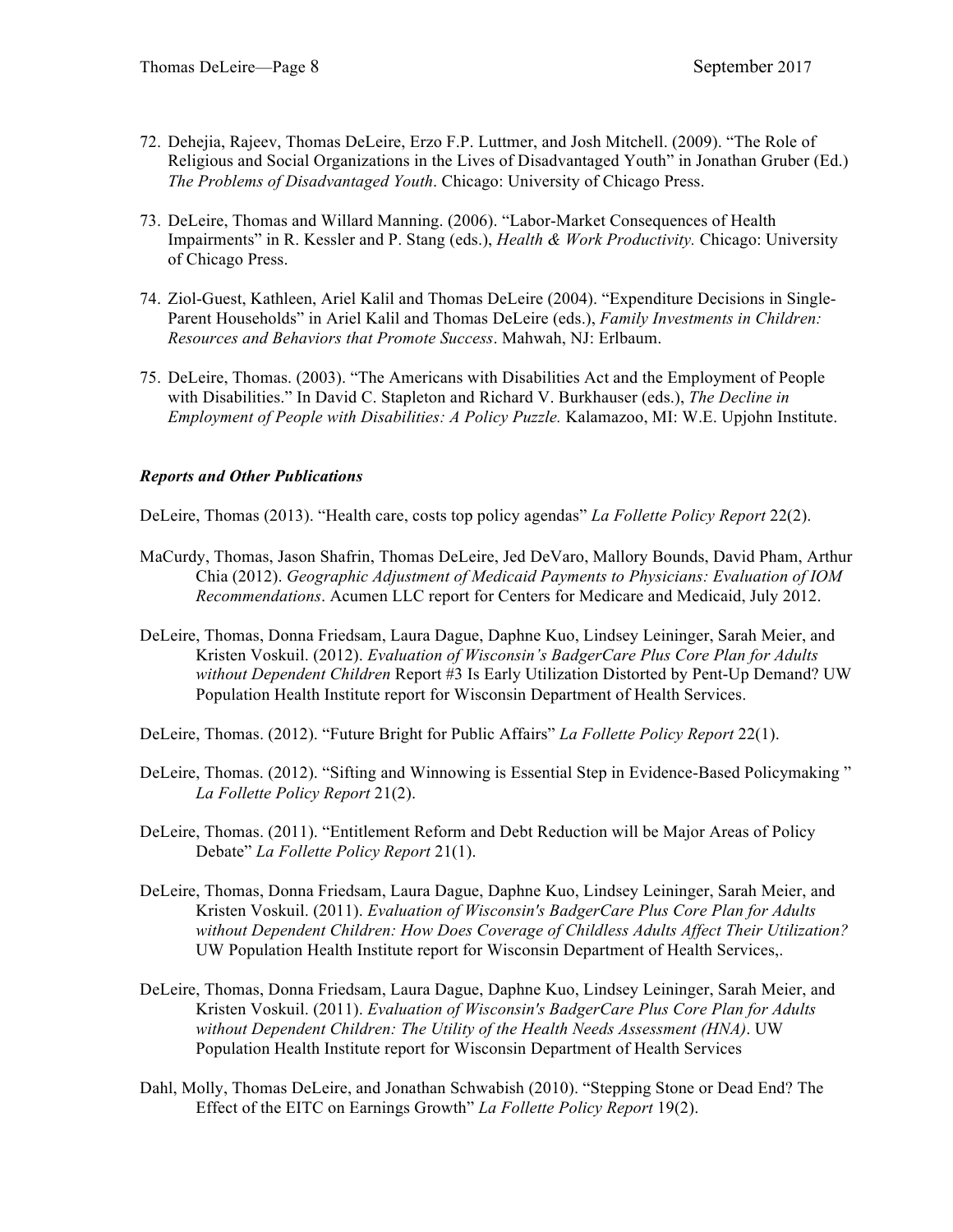- DeLeire, Thomas, Donna Friedsam, Laura Dague, Daphne Kuo, Lindsey Leininger, Sarah Meier, Shannon Mok, and Kristen Voskuil. (2010). *Evaluation of Wisconsin's BadgerCare Plus Health Care Coverage Program*. UW Population Health Institute report for Wisconsin Department of Health Services, December 2010.
- DeLeire, Thomas, Donna Friedsam, Laura Dague, Daphne Kuo, Lindsey Leininger, Sarah Meier, Shannon Mok, and Kristen Voskuil. (2010). *Enrollment, Take-Up, Exit, and Churning: Has BadgerCare Plus Improved Access to and Continuity of Coverage?*. UW Population Health Institute report for Wisconsin Department of Health Services, December 2010.
- DeLeire, Thomas, Donna Friedsam, Laura Dague, Daphne Kuo, Lindsey Leininger, Sarah Meier, Shannon Mok, and Kristen Voskuil. (2010). *Target Efficiency and the Displacement of Private Insurance: How Many New BadgerCare Enrollees Came from the Uninsured?* UW Population Health Institute report for Wisconsin Department of Health Services, December 2010.
- DeLeire, Thomas, Donna Friedsam, Laura Dague, Daphne Kuo, Lindsey Leininger, Sarah Meier, Shannon Mok, and Kristen Voskuil. (2010). *Wisconsin's Lessons about the Potential of Medicaid Auto-Enrollment.* UW Population Health Institute report for Wisconsin Department of Health Services, December 2010.
- DeLeire, Thomas, Donna Friedsam, Laura Dague, Daphne Kuo, Lindsey Leininger, Sarah Meier, Shannon Mok, and Kristen Voskuil. (2010). *Wisconsin's On-Line System for Medicaid Application and Enrollment: Who Uses It? And Does it Increase Take-Up of Benefits?* UW Population Health Institute report for Wisconsin Department of Health Services, December 2010.
- DeLeire, Thomas, Donna Friedsam, Laura Dague, Daphne Kuo, Lindsey Leininger, Sarah Meier, Shannon Mok, and Kristen Voskuil. (2010). *Has Wisconsin Achieved the Policy Goal of 98% Access to Health Insurance Coverage?* UW Population Health Institute report for Wisconsin Department of Health Services, December 2010.
- MaCurdy, Thomas, Thomas DeLeire, Karla Lopez de Nava, Paulette Kamenecka, Yang Tan, and Jason Shafrin. (2010). *Revision of Medicare Wage Index: Final Report Part II*. Acumen LLC report for Centers for Medicare and Medicaid, March 2010.
- Friedsam, Donna, Lindsey Leininger, Alison Bergum, Shannon Mok, Milda Aksamitauskas, Thomas R. Oliver, and Thomas DeLeire. (2009). "Wisconsin's BadgerCare Plus Coverage Expansion and Simplification: Early Data on Program Impact." *SHARE Issue Brief*, October 2009.
- MaCurdy, Thomas, Thomas DeLeire, Karla Lopez de Nava, Paulette Kamenecka, Yang Tan, and Sean McClellan. (2009). Revision of Medicare Wage Index: Final Report Part I. Acumen LLC report for Centers for Medicare and Medicaid, April 2009.
- DeLeire, Thomas and Leonard M. Lopoo (2008) "Welfare Reform's Influence on Childbearing by 15 to 17-Year-Olds" *La Follette Policy Report* 19(2).
- MaCurdy, Thomas, Thomas DeLeire, Margaret O'Brien-Strain, Karla Lopez, Sean McClellan, Felicity Rose (2008). Impact Analysis for the 2009 *Final Rule: Interim Report Revision of Medicare Wage Index*. Acumen LLC report for Centers for Medicare and Medicaid, August 1, 2008.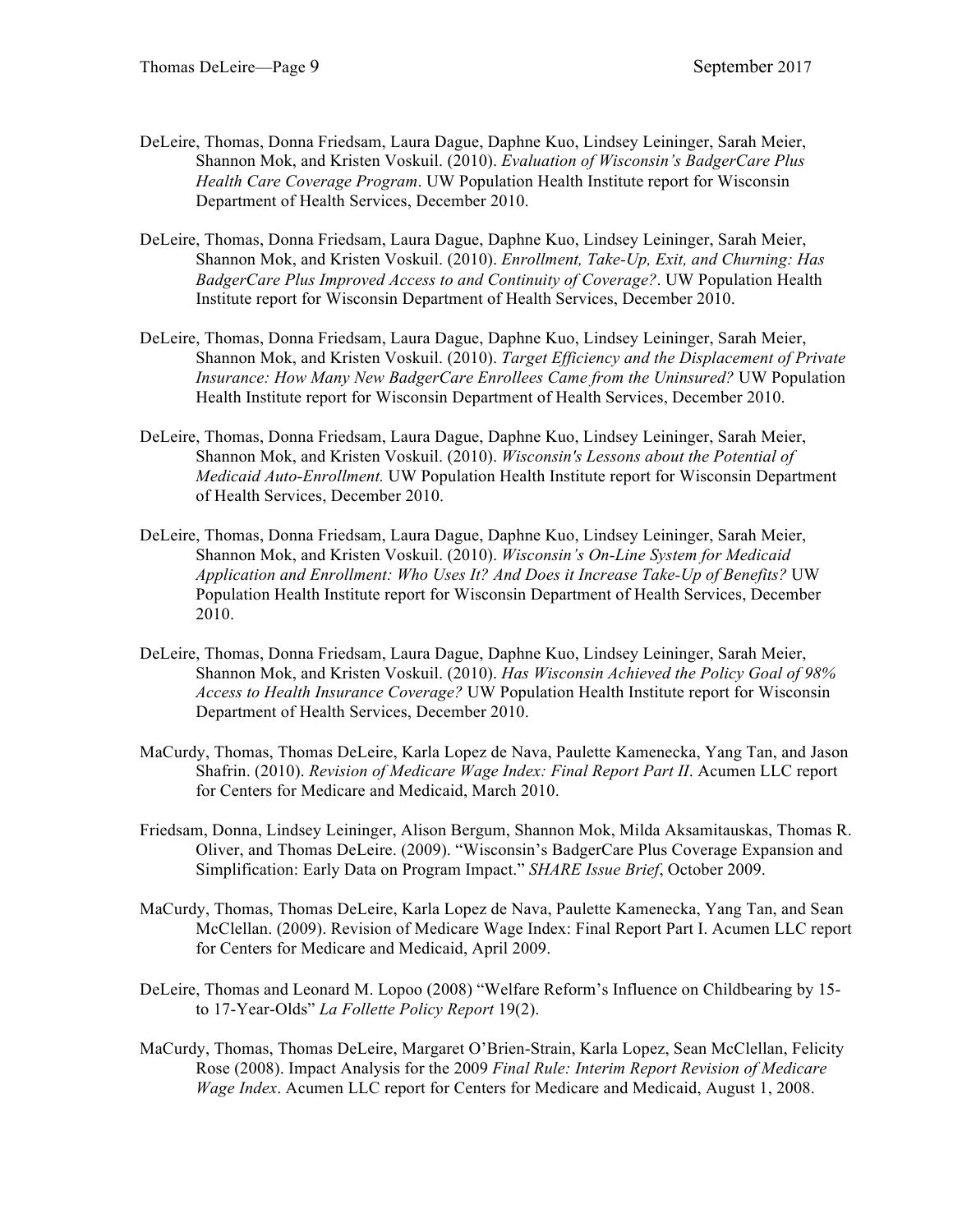## **Grants**

- National Cancer Institute, "Population-Based Assessment of Treatment Patterns and Outcomes for Women with Newly Diagnosed Ductal Carcinoma in Situ", 1R01CA208947-01A1 (co-I), 2017-2019.
- U.S. Department of Health and Human Services, "IPA" (PI) 2014-2016 (\$250,000)
- Georgetown Massive Data Institute, "Using Machine Learning to Predict High Use Medicaid Enrollees" (PI) 2014-2015 (\$40,000)
- UW Institute for Clinical and Translational Research "Evaluation of the Core Plan Expansion in the Marshfield Clinics" (PI) 2012-2013 (\$30,000)
- UC Davis Center for Research on Poverty, "The Effect of Childless Adult Public Health Expansions on Labor Supply" (PI) 2012-2013 (\$60,000)
- Robert Wood Johnson Foundation (SHARE), State Health Access Reform Evaluation (SHARE) "Planning for ACA Coverage Expansion: How Insurance Coverage for Childless Adults Will Affect Utilization" (PI) 2012-2014 (\$199,000)
- Robert Wood Johnson Foundation (SHARE), State Health Access Reform Evaluation (SHARE) "Informing Medicaid Program Design for Low-Income Childless Adults: The Promise of Self-Reported Health Measures" (PI) 2012-2013 (\$99,000)
- Wisconsin Department of Health Services, "Evaluating Wisconsin's Core Plan" (PI) 2010-2012 (\$1,412,000)
- USDA RIDGE, "Trends in Income Volatility and Food Insufficiency Among U.S. Households: The Effects of Imputed Income in the Survey of Income and Program Participation" (PI) 2008 to 2009 (\$39,944)
- Robert Wood Johnson Foundation (SHARE), "Evaluating Wisconsin's BadgerCare Plus Reform Package: Effects On Enrollment, Efficiency, and Churning" (PI) 2008-2009 (\$199,970)
- USDA, "Food Expenditures by Food Stamp Recipients: Evidence Using the Consumer Expenditure Survey" (PI) 2007 to 2008 (\$34,496)
- The Commonwealth Fund, "Health Insurance, Pensions, and Paid Leave: Access to and Generosity of Health Insurance at Small Firms in a Broader Benefits Context" (co-PI) 2006 to 2008 (\$179,742)
- Robert Wood Johnson Foundation and the Economic Research Initiative on the Uninsured at the University of Michigan, "Welfare Reform and the Uninsured" (co-PI) 2003 (\$99,953)
- American Educational Research Association Grants Program, "Consequences of Parental Job Loss for Adolescents' School Performance and Educational Attainment" (co-PI) 2002 (\$15,000)
- Disability Research Institute, Small Grants Program, "The Decline in Employment of People with Disabilities in the 1990s: Disentangling Composition Changes and Measurement Errors from the Effects of the Americans with Disabilities Act" (PI) 2002 (\$25,000)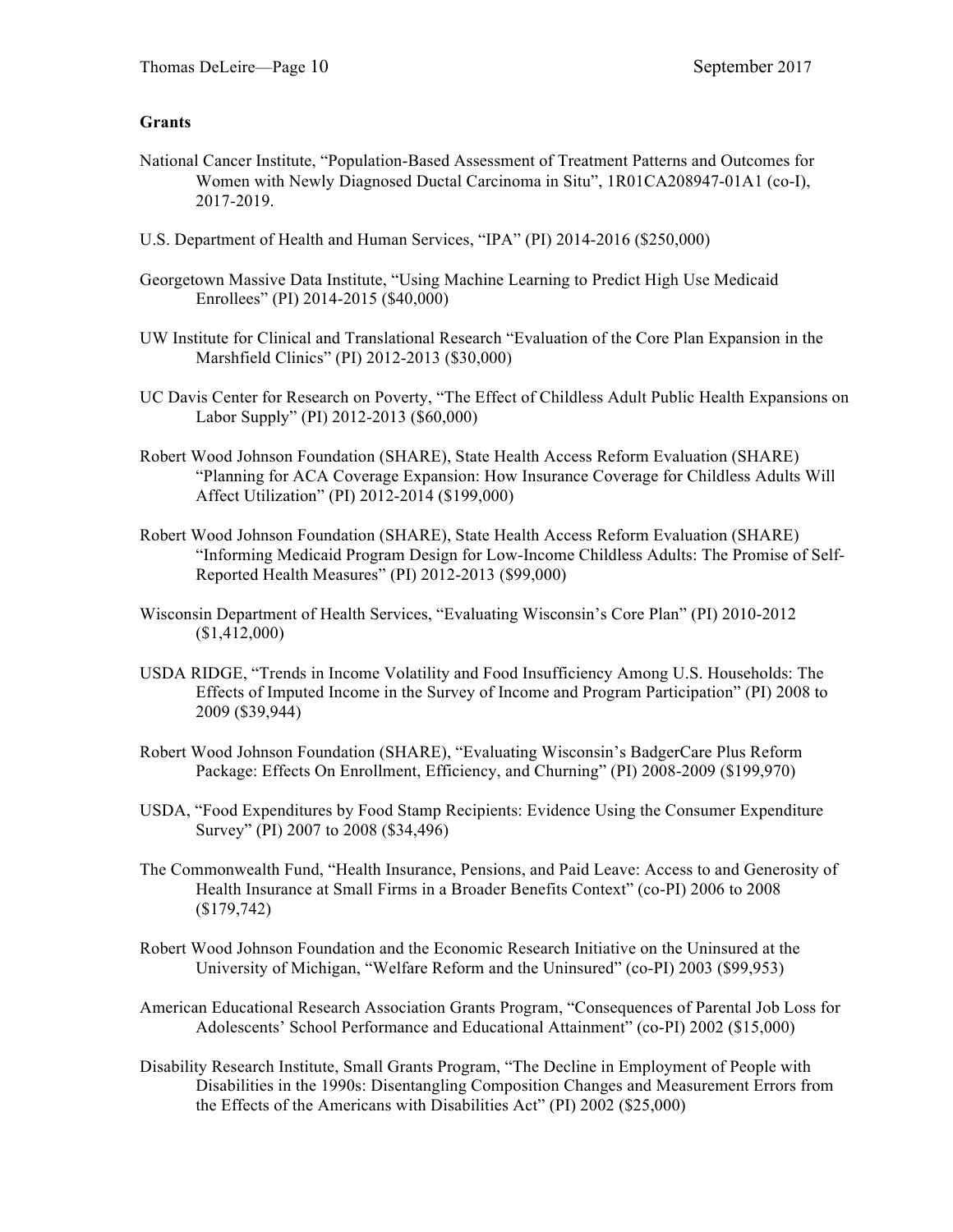W.T. Grant Foundation, "Family Investments in Children's Potential" (co-PI) 2002 (\$20,000)

- Foundation for Child Development, "Family Investments in Children's Potential" (co-PI) 2002 (\$20,000)
- Smith Richardson Foundation, Domestic Policy Program, Junior Faculty Research Grant Program, "The Employment of People with Disabilities: Measuring the Impact of the Americans with Disabilities Act" (PI) 2001 (\$60,000)
- Population Research Center, University of Chicago, "Linking Child Development to Transitions in Family Structure and Program Participation Among Single Mothers" (PI) 2001 (\$10,000)
- USDA and the Joint Center for Poverty Research Food Assistance Research Development Grants Program, "The Allocation of Nutrition Within Poor American Families" (PI) 2001 (\$20,000)
- Center on Demography and Economics of Aging, University of Chicago, "Investigating Consumption Changes at Retirement" (PI) 2000 (\$10,000)

#### **Invited Presentations (since 2003) 2017**

American Economic Association Meetings, Chicago, IL Eastern Economics Association Meetings, New York, NY Department of Economics, Ohio State University Department of Economics, West Virginia University **2016** Caribbean Health Economics Summit, BVI Bloomberg School of Public Health, Johns Hopkins University Department of Policy Analysis and Management, Cornell University Academy Health Annual Research Meeting, Boston, MA American Society of Health Economists Meeting, Philadelphia, PA Virginia Commonwealth University, Department of Health Policy School of Public and Environmental Affairs, Indiana University Eastern Economics Association Meeting, Washington, DC NBER Summer Institute Health Care Program Meeting, Cambridge, MA **2015** University of Iowa, Department of Economics Congressional Budget Office, Washington DC School of Public Affairs, American University SPEA, Indiana University Institute for Research on Poverty, University of Wisconsin-Madison Mayo Clinic, Rochester, MN American Economics Association Meetings, Boston, MA **2014** Association for Public Policy and Management Research Conference, Albuquerque, NM School of Public Policy, George Mason University National Center for Health Statistics, Hyattsville, MD Agency for Healthcare Research and Quality, Rockville, MD University of Missouri, Department of Economics Vanderbilt University, Department of Economics State Health Access Reform Evaluation (Webinar)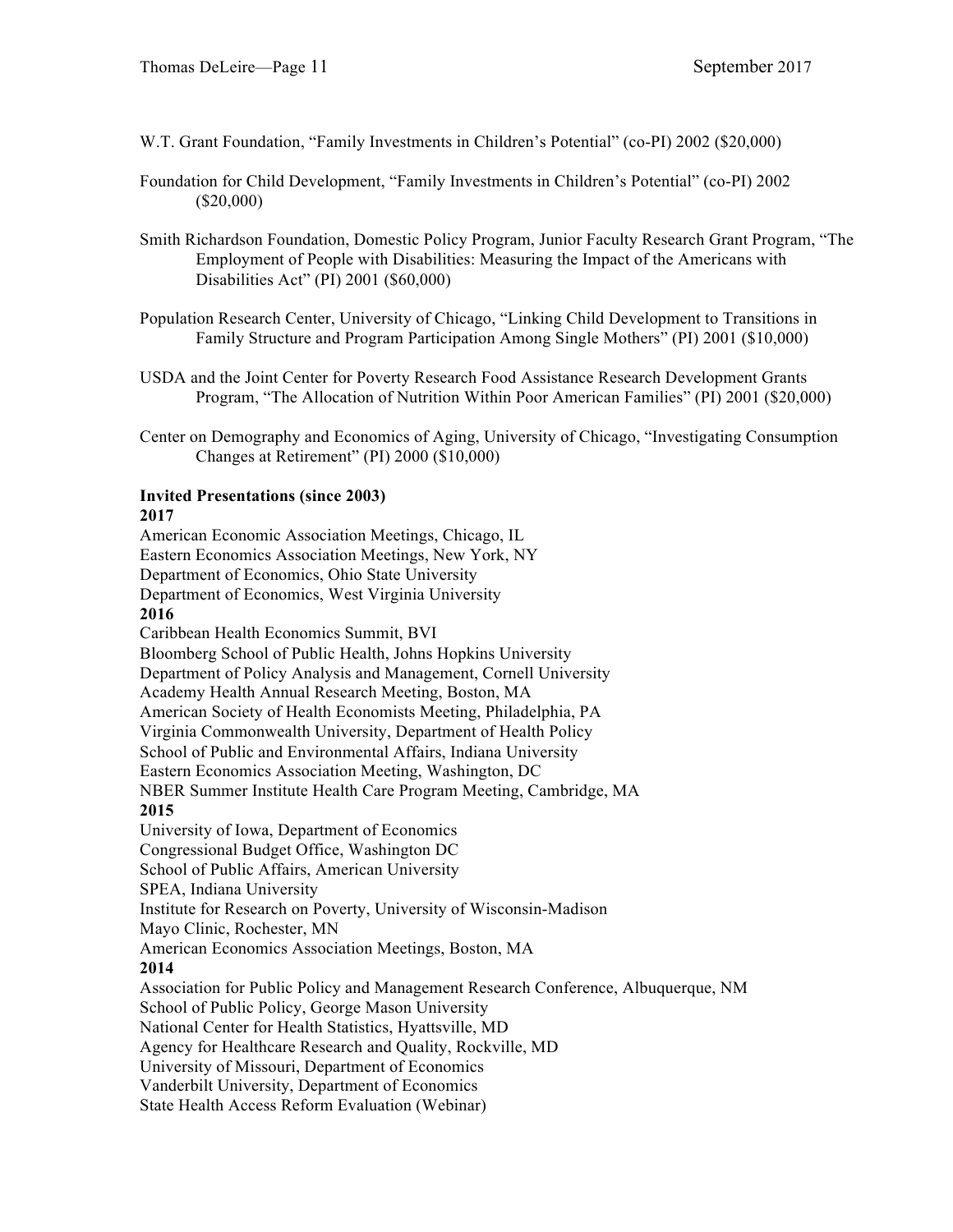American Society of Health Economists Meeting, Los Angeles, CA **2013** George Mason University, Department of Health Management Medicaid Conference, Urban Institute UC Davis Poverty Center, Davis, CA Georgetown Public Policy Institute, Georgetown University, Washington, DC Population Association of America Annual Meeting, New Orleans, LA UC Davis Poverty Center, Davis, CA Center for Business and Public Policy, University of Illinois Academy Health Annual Research Meeting, Baltimore, MD **2012** Association for Public Policy and Management Research Conference, Baltimore, MD Academy Health Annual Research Meeting, Orlando, FL American Society of Health Economists Conference, Minneapolis, MN Midwest Health Economics Conference, Indianapolis, IN University of Cincinnati, Department of Economics University of Maryland, School of Public Policy Syracuse University, Maxwell School University of Texas at Austin, LBJ School Society for Government Economists Meetings, Chicago, IL **2011** Indiana University, School of Public and Environmental Affairs / Department of Economics IUPUI, Department of Economics Association for Public Policy and Management Research Conference, Washington DC Georgetown University, Georgetown Public Policy Institute American Economic Association Meetings, Denver, CO Society for Government Economists Meetings, Denver, CO **2010** Academy Health Annual Research Meeting, Boston, MA Institute for Research on Poverty Summer Workshop, Madison, WI Society of Labor Economists Annual Meeting, London, UK University of Chicago, Center for Health and the Social Sciences Cornell University, Departments of Policy Analysis and Management and Labor Economics Annual Health Economics Meeting, Lehigh University University of Minnesota, Department of Health Policy and Management **2009** Society of Government Economists Meetings, San Francisco, CA USDA RIDGE Conference, Chicago, IL NBER Health Economics Program Meeting, Cambridge, MA HEIRS Conference, Venice, Italy Academy Health Annual Research Meeting, Chicago, IL American Agricultural and Applied Economics Meetings, Milwaukee, WI USDA RIDGE Conference, Washington, DC Association of Public Policy and Management Annual Meeting, Washington, DC **2008** Society of Government Economists Meetings, New Orleans, LA American Economics Association Meetings, New Orleans, LA Institute for Research on Poverty Summer Workshop, Madison, WI American Society of Health Economists Meetings, Durham, NC **2007** University of Wisconsin-Madison, Department of Population Health Sciences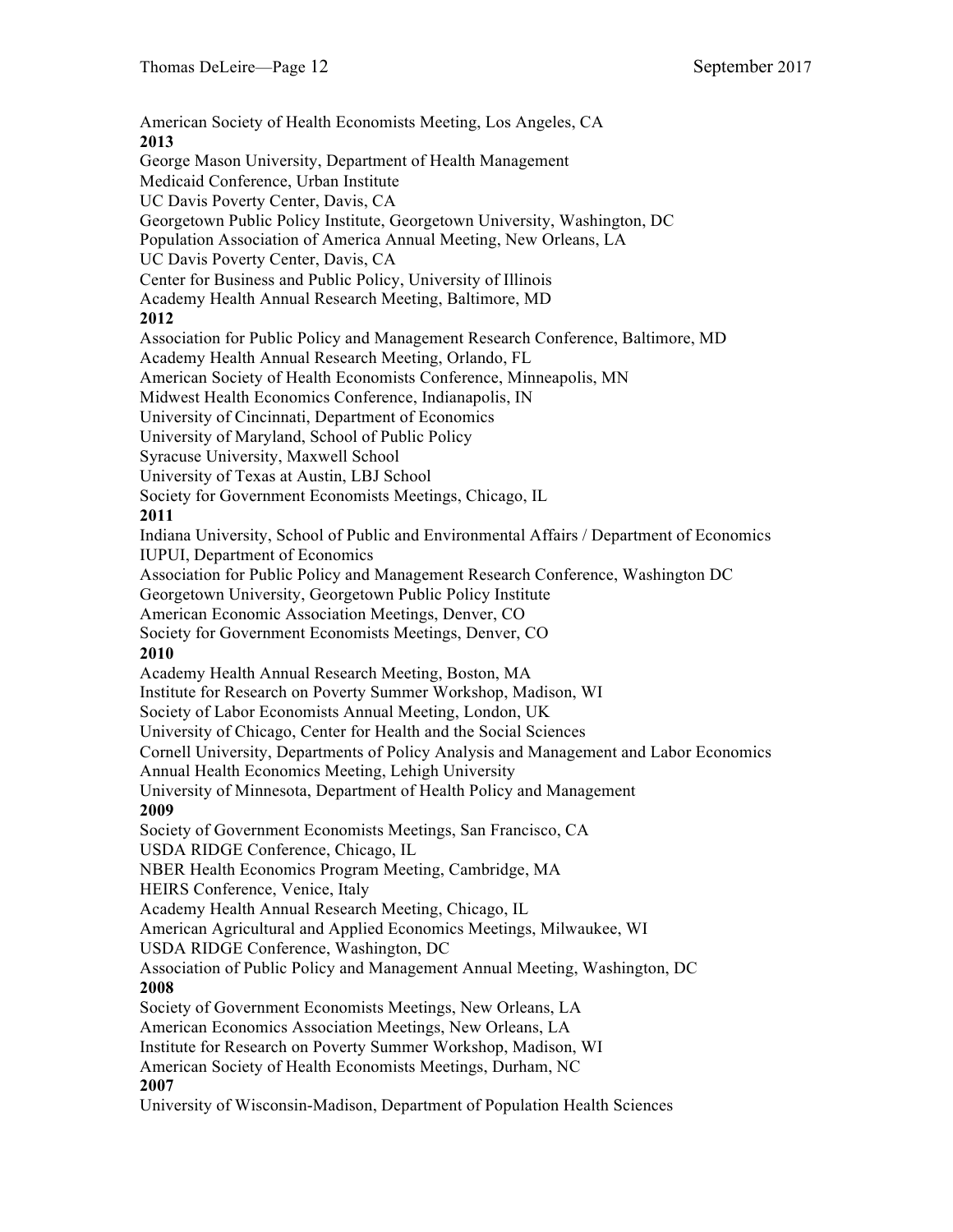Society of Labor Economists Annual Meeting, Chicago, IL National Poverty Center Conference, Washington, DC PEW Charitable Trusts, Washington, DC Institute for Research on Poverty Summer Workshop, Madison, WI University of Kentucky Poverty Center University of Illinois at Chicago, Department of Economics Association of Public Policy and Management Annual Meeting, Washington, DC **2006** Rutgers University, Department of Economics George Washington University, Department of Economics National Association of State Workforce Agencies, Winter Policy Forum, Washington, DC National Bureau of Economic Research, Cambridge, MA Michigan State University, Department of Economics The Urban Institute, Washington, DC The New America Foundation, Washington, DC The Brookings Institution, Washington, DC **2005** Congressional Budget Office, Washington, DC Duke University, Department of Economics Upjohn Institute, Kalamazoo, MI University of Chicago, Harris School of Public Policy Oakland University, Department of Economics Association of Public Policy and Management, Washington, DC **2004** Baruch College/CUNY, School of Public Affairs Federal Reserve Bank of Chicago, Chicago, IL Michigan State University, Department of Economics University of California at Irvine, Graduate School of Management University of Illinois at Chicago, School of Public Health University of Illinois at Champaign-Urbana, IGPA Federal Reserve Board of Governors, Washington, DC Tufts University, Department of Economics Boston University/Harvard/MIT Health Economics Seminar, Boston, MA Harvard University, Kennedy School of Government American Occupational Health Conference, Kansas City, MO USDA Small Grants Conference, Chicago, IL **2003** AEA Meetings, Washington, DC RAND Corporation, Santa Monica, CA University of Virginia, Department of Economics University of Illinois at Chicago, Department of Economics Population Association of America Meetings, Minneapolis, MN Economic Research Initiative on the Uninsured, Ann Arbor Conference Yale University, Department of Economics Harvard University, Kennedy School of Government American Public Policy Association Meetings, Washington, DC Claremont McKenna College, Department of Economics Northwestern University/University of Chicago Joint Center for Poverty Research

Served as reviewer for *American Economic Review, Journal of Political Economy, Quarterly*